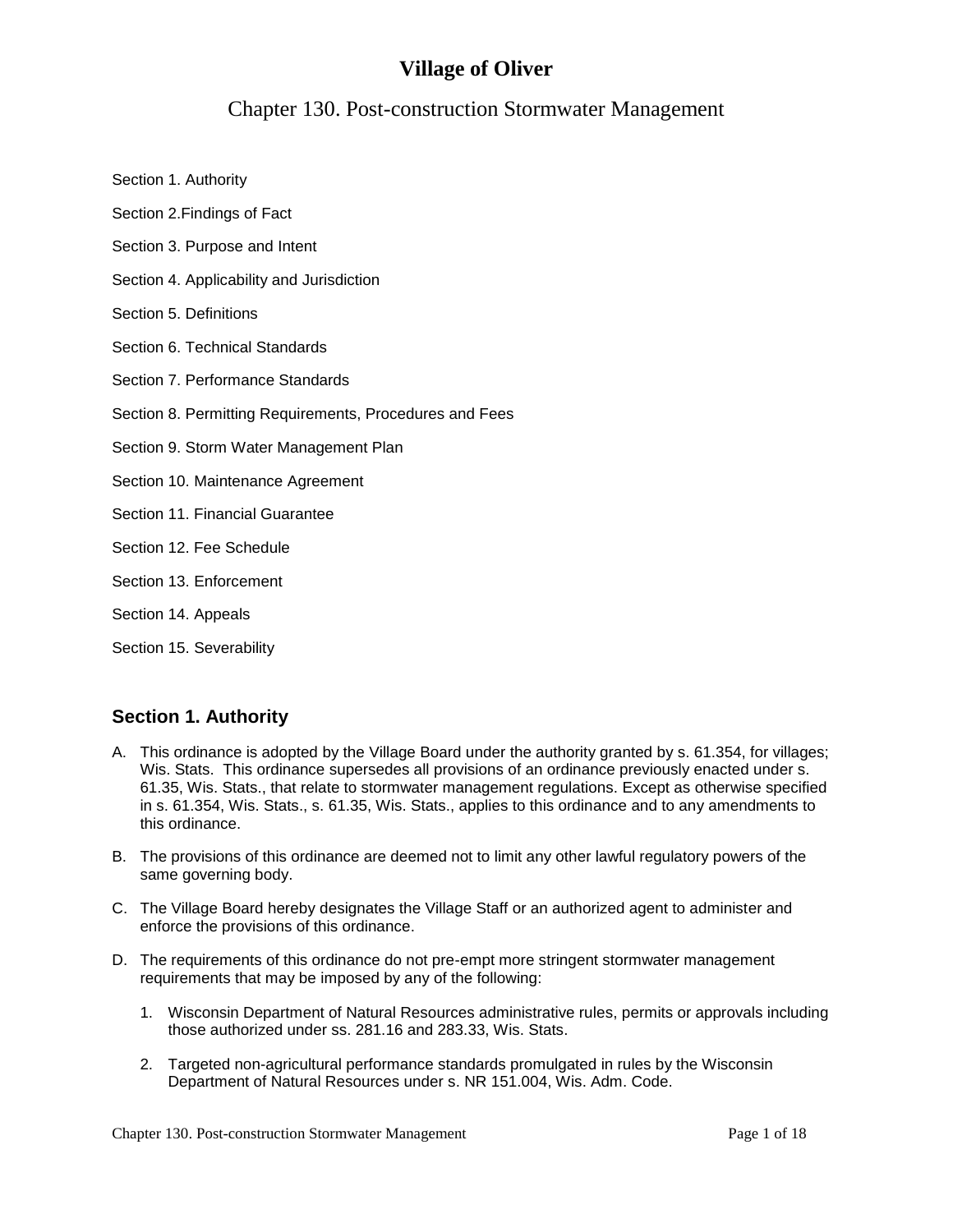# **Section 2. Findings of Fact**

- A. The Village Board finds that uncontrolled, post-construction runoff has a significant impact upon water resources and the health, safety and general welfare of the community and diminishes the public enjoyment and use of natural resources. Specifically, uncontrolled post-construction runoff can:
	- 1. Degrade physical stream habitat by increasing stream bank erosion, increasing streambed scour, diminishing groundwater recharge, diminishing stream base flows and increasing stream temperature.
	- 2. Diminish the capacity of lakes and streams to support fish, aquatic life, recreational and water supply uses by increasing pollutant loading of sediment, suspended solids, nutrients, heavy metals, bacteria, pathogens, elevated temperatures and other urban pollutants.
	- 3. Alter wetland communities by changing wetland hydrology and by increasing pollutant loads.
	- 4. Reduce the quality of groundwater by increasing pollutant loading.
	- 5. Threaten public health, safety, property and general welfare by overtaxing storm sewers, drainage ways, and other minor drainage facilities.
	- 6. Threaten public health, safety, property and general welfare by increasing major flood peaks and volumes.
	- 7. Undermine floodplain management efforts by increasing the incidence and levels of flooding.

### **Section 3. Purpose and Intent**

- A. Purpose. The general purpose of this ordinance is to establish long-term, post-construction runoff management requirements that will diminish the threats to public health, safety, welfare and the aquatic environment. Specific purposes are to:
	- 1. Further the maintenance of safe and healthful conditions.
	- 2. Prevent and control the adverse effects of stormwater; prevent and control soil erosion; prevent and control water pollution; protect spawning grounds, fish and aquatic life; control building sites, placement of structures and land uses; preserve ground cover and scenic beauty; and promote sound economic growth.
	- 3. Control exceedance of the safe capacity of existing drainage facilities and receiving water bodies; prevent undue channel erosion; control increases in the scouring and transportation of particulate matter; and prevent conditions that endanger downstream property.
- B. Intent. It is the intent of the Village Board that this ordinance regulates post-construction stormwater discharges to waters of the state. This ordinance may be applied on a site-by-site basis.

# **Section 4. Applicability and Jurisdiction**

- C. Applicability.
	- 1. Where not otherwise limited by law, this ordinance applies after final stabilization to a site of land disturbing construction activity meeting any of the criteria in this paragraph, unless the site is otherwise exempt under paragraph (2).
		- a. A post-construction site that had 5 or more acres of land disturbing construction activity.
		- b. A post-development construction site that had one or more acres of land disturbing construction activity after March 10, 2003.
	- 2. A site that meets any of the criteria in this paragraph is exempt from the requirements of this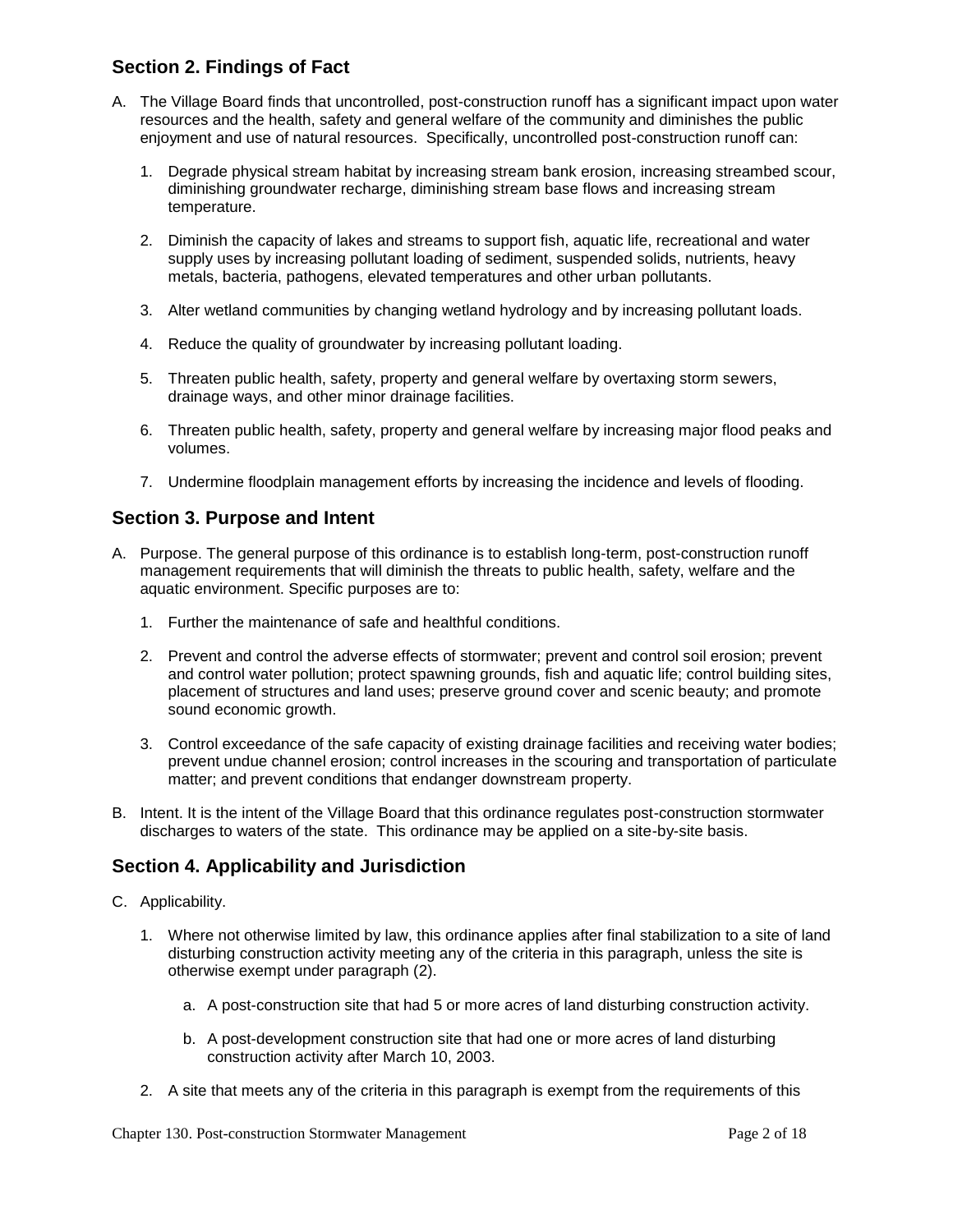ordinance.

- a. A redevelopment post-construction site with no increase in impervious surface, i.e. parking lots, roads, roof area.
- b. A post-construction site with less than 10% connected imperviousness based on complete development of the post-construction site, provided the cumulative area of all parking lots, roads and rooftops is less than one acre.
- c. Nonpoint discharges from agricultural facilities and practices.
- d. Nonpoint discharges from silviculture activities.
- e. Routine maintenance for project sites under 5 acres of land disturbance if performed to maintain the original line and grade, hydraulic capacity or original purpose of the facility.
- f. Underground trenchless utility construction such as water, sewer and fiberoptic lines. This exemption does not apply to the construction of any above ground structures associated with trenchless utility construction.
- 3. Notwithstanding the applicability requirements in paragraph (a), this ordinance applies to postconstruction sites of any size that, in the opinion of the Village Board, is likely to result in runoff that exceeds the safe capacity of the existing drainage facilities or receiving body of water, that causes undue channel erosion, that increases water pollution by scouring or the transportation of particulate matter or that endangers property or public safety.
- D. Jurisdiction. This ordinance applies to post construction sites within the boundaries and jurisdiction of the Village of Oliver.
- E. Exclusions. This ordinance is not applicable to activities conducted by a state agency, as defined under s. 227.01 (1), Wis. Stats., but also including the office of district attorney, which is subject to the state plan promulgated or a memorandum of understanding entered into under s. 281.33 (2), Wis. Stats.

# **Section 5. Definitions**

AGRICULTURAL FACILITIES AND PRACTICES has the meaning given in s. 281.16, Wis. Stats.

AVERAGE ANNUAL RAINFALL means a calendar year of precipitation, excluding snow, which is considered typical.

BEST MANAGEMENT PRACTICE OR BMP means structural or non-structural measures, practices, techniques or devices employed to avoid or minimize sediment or pollutants carried in runoff to waters of the state.

BUSINESS DAY means a day the office of the Village Clerk/Treasurer is routinely and customarily open for business.

CEASE AND DESIST ORDER means a court-issued order to halt land disturbing construction activity that is being conducted without the required permit.

CONNECTED IMPERVIOUSNESS means an impervious surface that is directly connected to a separate storm sewer or water of the state via an impervious flow path.

DESIGN STORM means a hypothetical discrete rainstorm characterized by a specific duration, temporal distribution, rainfall intensity, return frequency, and total depth of rainfall.

DEVELOPMENT means residential, commercial, industrial or institutional land uses and associated roads.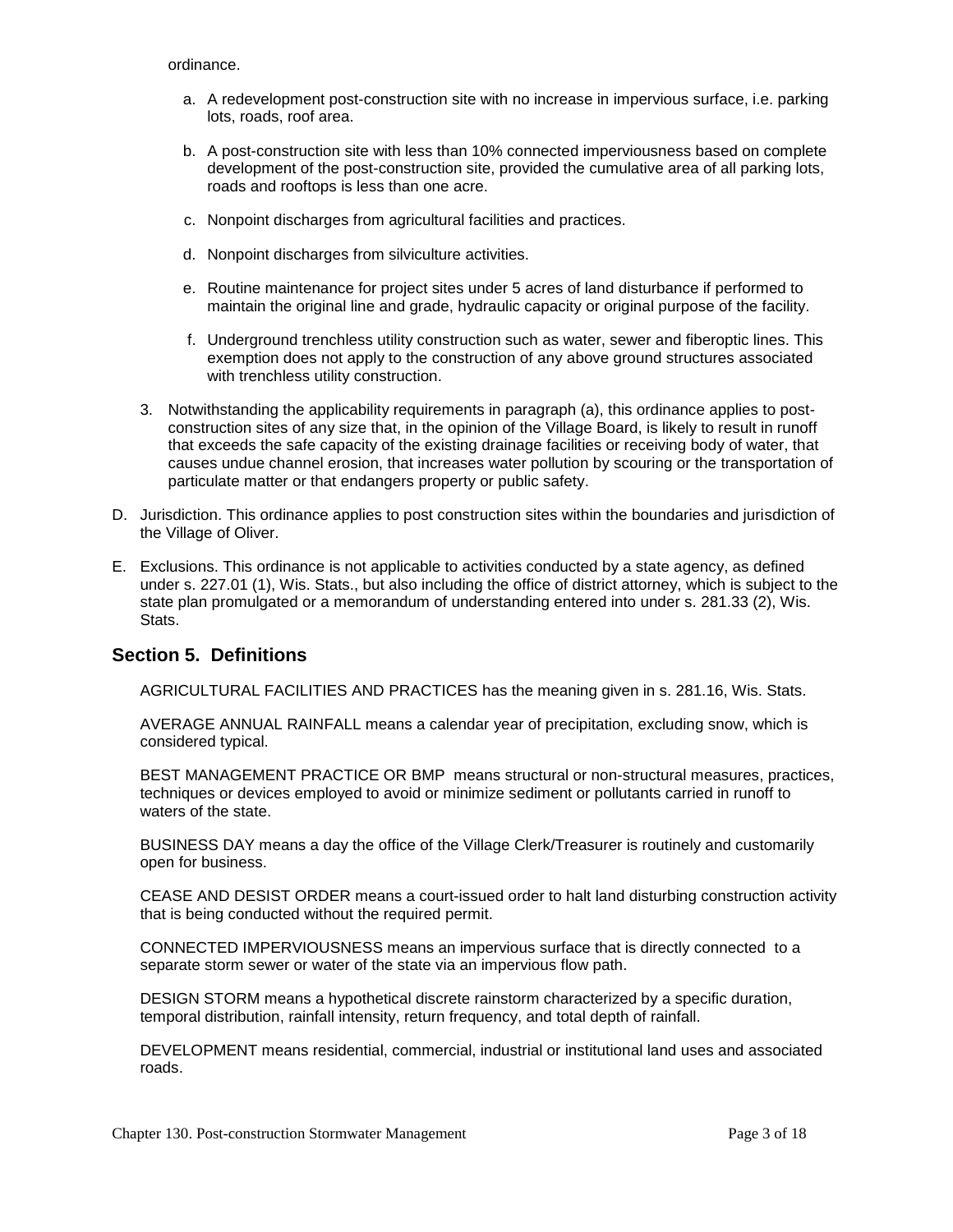EFFECTIVE INFILTRATION AREA means the area of the infiltration system that is used to infiltrate runoff and does not include the area used for site access, berms or pretreatment.

EROSION means the process by which the land's surface is worn away by the action of wind, water, ice or gravity.

EXCEPTIONAL RESOURCE WATERS" means waters listed in s. NR 102.11, Wis. Adm. Code.

FINAL STABILIZATION means that all land disturbing construction activities at the construction site have been completed and that a uniform, perennial, vegetative cover has been established, with a density of at least 70% of the cover, for the unpaved areas and areas not covered by permanent structures, or employment of equivalent permanent stabilization measures.

FINANCIAL GUARANTEE means a performance bond, maintenance bond, surety bond, irrevocable letter of credit, or similar guarantees submitted to the Village of Oliver by the responsible party to assure that requirements of the ordinance are carried out in compliance with the stormwater management plan.

GOVERNING BODY means the village board of trustees.

IMPERVIOUS SURFACE means an area that releases as runoff all or a large portion of the precipitation that falls on it, except for frozen soil. Rooftops, sidewalks, driveways, parking lots and streets are examples of areas that typically are impervious.

IN=FILL AREA means an undeveloped area of land located within existing development.

INFILTRATION means the entry of precipitation or runoff into or through the soil.

INFILTRATION SYSTEM means a device or practice such as a basin, trench, rain garden or swale designed specifically to encourage infiltration, but does not include natural infiltration in pervious surfaces such as lawns, redirecting of rooftop downspouts onto lawns or minimal infiltration from practices, such as swales or road side channels designed for conveyance and pollutant removal only.

KARST FEATURE means an area or surficial geologic feature subject to bedrock dissolution so that it is likely to provide a conduit to groundwater, and may include caves, enlarged fractures, mine features, exposed bedrock surfaces, sinkholes, springs, seeps or swallets.

LAND=DISTURBING CONSTRUCTION ACTIVITY means any man-made change of the land surface including removing vegetative cover, excavating, filling and grading but not including agricultural land uses such as planting, growing, cultivating and harvesting of crops; growing and tending of gardens; and harvesting of trees.

MAINTENANCE AGREEMENT means a legal document that provides for long-term maintenance of stormwater management practices.

MEP OR MAXIMUM EXTENT PRACTICABLE means a level of implementing best management practices in order to achieve a performance standard specified in this ordinance which takes into account the best available technology, cost effectiveness and other competing issues such as human safety and welfare, endangered and threatened resources, historic properties and geographic features. MEP allows flexibility in the way to meet the performance standards and may vary based on the performance standard and site conditions.

NEW DEVELOPMENT means development resulting from the conversion of previously undeveloped land or agricultural land uses.

OFF-SITE means located outside the property boundary described in the permit application.

ON-SITE means located within the property boundary described in the permit application.

ORDINARY HIGH-WATER MARK has the meaning given in s. NR 115.03(6), Wis. Adm. Code.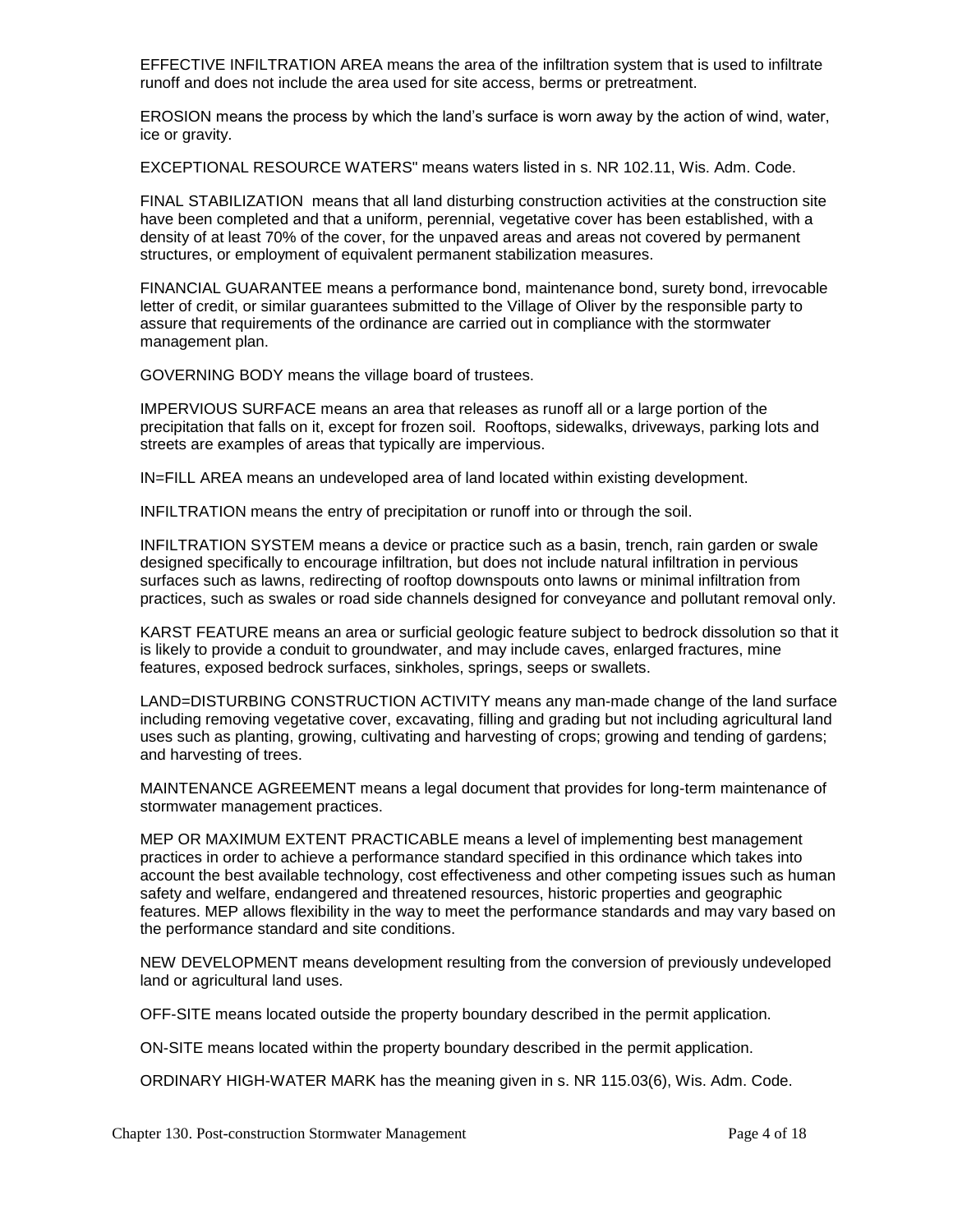OUTSTANDING RESOURCE WATERS means waters listed in s. NR 102.10, Wis. Adm. Code.

PERCENT FINES means the percentage of a given sample of soil, which passes through a # 200 sieve.

PERFORMANCE STANDARD means a narrative or measurable number specifying the minimum acceptable outcome for a facility or practice.

PERMITmeans a written authorization made by the Village of Oliver to the applicant to conduct land disturbing construction activity or to discharge post-construction runoff to waters of the state.

PERMIT ADMINISTRATION FEE means a sum of money paid to the Village of Oliver by the permit applicant for the purpose of recouping the expenses incurred by the authority in administering the permit.

PERVIOUS SURFACE means an area that releases as runoff a small portion of the precipitation that falls on it. Lawns, gardens, parks, forests or other similar vegetated areas are examples of surfaces that typically are pervious.

POLLUTANT has the meaning given in s. 283.01(13), Wis. Stats.

POLLUTION has the meaning given in s. 281.01(10), Wis. Stats.

POST-CONSTRUCTION SITE means a construction site following the completion of land disturbing construction activity and final site stabilization.

PRE-DEVELOPMENT CONDITION means the extent and distribution of land cover types present before the initiation of land disturbing construction activity, assuming that all land uses prior to development activity are managed in an environmentally sound manner.

PREVENTIVE ACTION LIMIT has the meaning given in s. NR 140.05(17), Wis. Adm. Code.

REDEVELOPMENT" means areas where development is replacing older development.

RESPONSIBLE PARTY means any entity holding fee title to the property or other person contracted or obligated by other agreement to implement and maintain post-construction stormwater BMPs.

RUNOFF means stormwater or precipitation including rain, snow or ice melt or similar water that moves on the land surface via sheet or channelized flow.

SITE means the entire area included in the legal description of the land on which the land disturbing construction activity occurred.

STOP WORK ORDER means an order issued by the Village of Oliver which requires that all construction activity on the site be stopped.

STORM WATER MANAGEMENT PLAN means a comprehensive plan designed to reduce the discharge of pollutants from stormwater after the site has under gone final stabilization following completion of the construction activity.

STORM WATER MANAGEMENT SYSTEM PLAN is a comprehensive plan designed to reduce the discharge of runoff and pollutants from hydrologic units on a regional or municipal scale.

TECHNICAL STANDARD means a document that specifies design, predicted performance and operation and maintenance specifications for a material, device or method. (Website http://dnr.wi.gov/runoff/stormwater/techstds.htm)

TOP OF THE CHANNEL means an edge, or point on the landscape, landward from the ordinary highwater mark of a surface water of the state, where the slope of the land begins to be less than 12% continually for at least 50 feet. If the slope of the land is 12% or less continually for the initial 50 feet, landward from the ordinary high-water mark, the top of the channel is the ordinary high-water mark.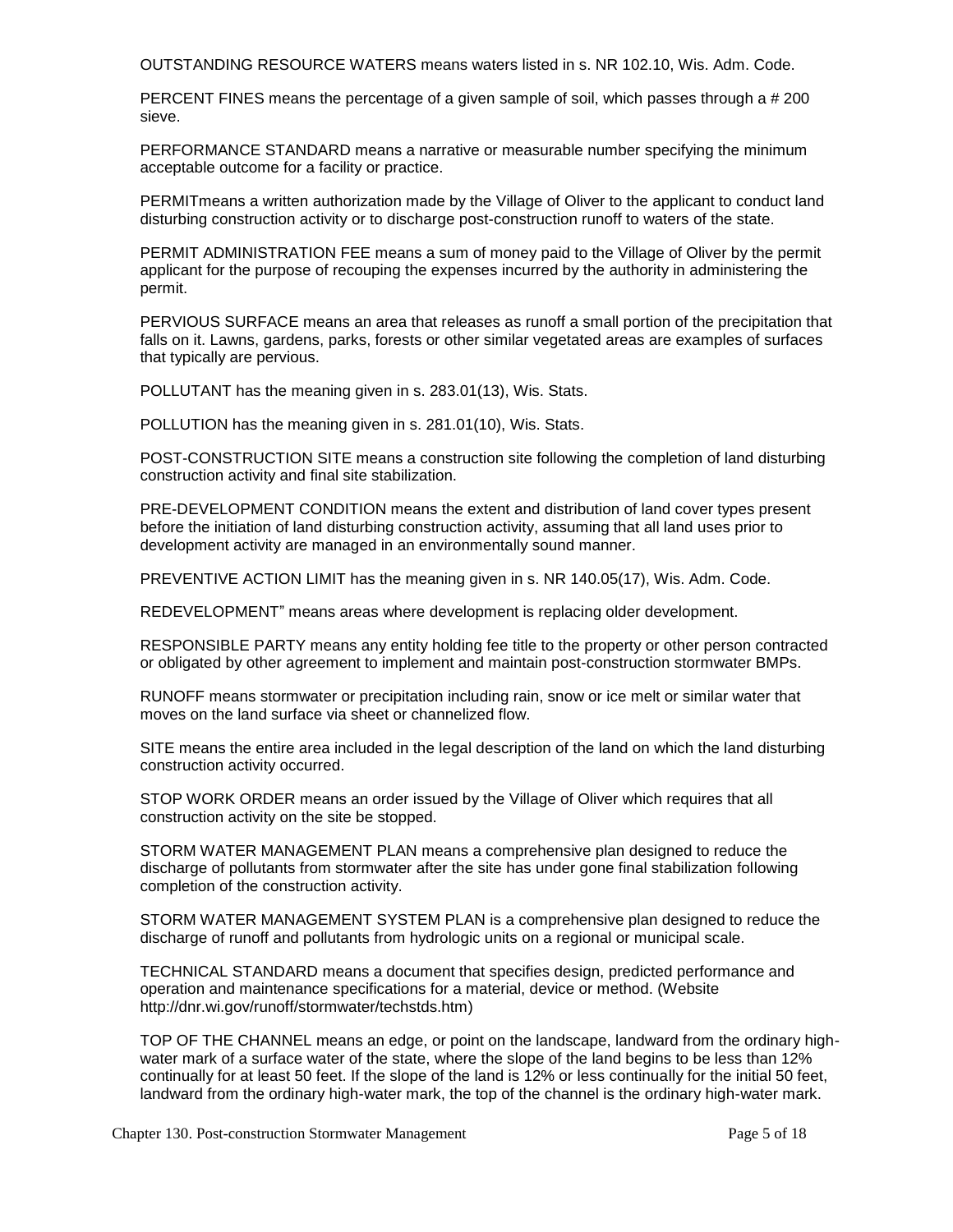TR-55 means the United States Department of Agriculture, Natural Resources Conservation Service (previously Soil Conservation Service), Urban Hydrology for Small Watersheds, Second Edition, Technical Release 55, June 1986.

TYPE II DISTRIBUTION means a rainfall type curve as established in the "United States Department of Agriculture, Soil Conservation Service, Technical Paper 149, published 1973". The Type II curve is applicable to all of Wisconsin and represents the most intense storm pattern.

WATERS OF THE STATE has the meaning given in s. 281.01 (18), Wis. Stats.

### **Section 6. Technical Standards**

- A. The following methods shall be used in designing the water quality, peak flows having any infiltration components of stormwater practices needed to meet the water quality standards of this ordinance:
- B. Technical standards identified, developed or disseminated by the Wisconsin Department of Natural Resources under subchapter V of chapter NR 151, Wis. Adm. Code. (Website http://dnr.wi.gov/runoff/stormwater/techstds.htm)
- C. Where technical standards have not been identified or developed by the Wisconsin Department of Natural Resources, other technical standards may be used provided that the methods have been approved by the Village of Oliver or authorized agent.
- D. In this ordinance, the following year(s) and location(s) have been selected as average annual rainfall(s): Duluth, 1975 (Mar. 24 –Nov. 19).

### **Section 7. Performance Standards**

- A. Responsible Party. The responsible party shall implement a post-construction stormwater management plan that incorporates the requirements of this section.
- B. Plan. A written stormwater management plan in accordance with Section 9 shall be developed and implemented for each post-construction site.
- C. Requirements. The plan required under sub.B shall include the following:
	- 1. Total Suspended Solids. BMPs shall be designed, installed and maintained to control total suspended solids carried in runoff from the post-construction site as follows:
		- a. For new development, by design, reduce to the maximum extent practicable, the total suspended solids load by 80%, based on the average annual rainfall, as compared to no runoff management controls.
		- b. For redevelopment, by design, reduce to the maximum extent practicable, the total suspended solids load by 40%, based on the average annual rainfall, as compared to no runoff management controls.
		- c. For in-fill development under 5 acres that occurs within 10 years after the effective date of this rule, by design, reduce to the maximum extent practicable, the total suspended solids load by 40%, based on an average annual rainfall, as compared to no runoff management controls.
		- d. For in-fill development that occurs 10 or more years after the effective date of this rule, by design, reduce to the maximum extent practicable, the total suspended solids load by 80%, based on an average annual rainfall, as compared to no runoff management controls.
		- e. Notwithstanding subds. a. to d., if the design cannot achieve the applicable total suspended solids reduction specified, the stormwater management plan shall include a written and sitespecific explanation why that level of reduction is not attained and the total suspended solids load shall be reduced to the maximum extent practicable.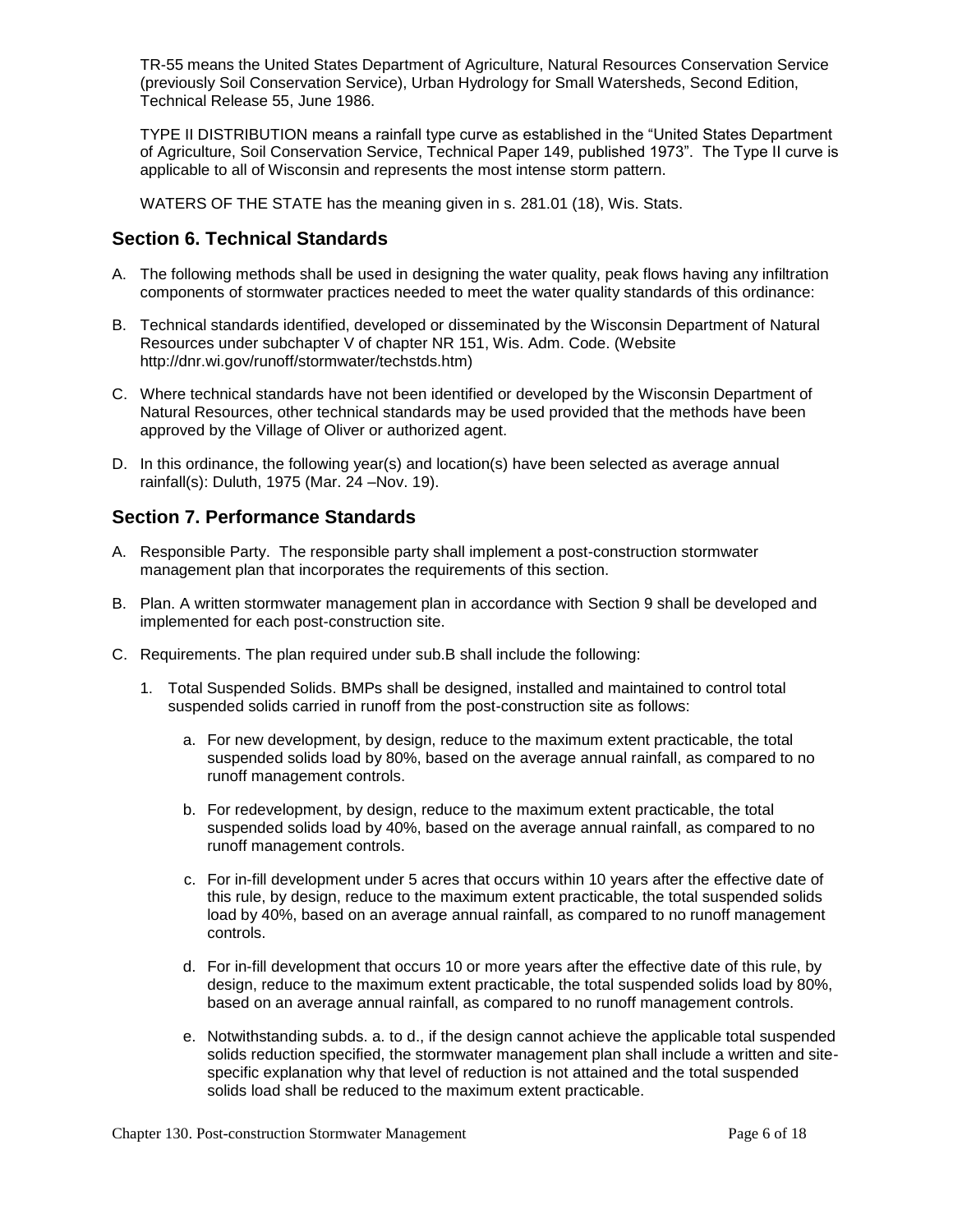#### 2. Peak Discharge.

a. By design, BMPs shall be employed to maintain or reduce the peak runoff discharge rates, to the maximum extent practicable, as compared to pre-development conditions for the 2 year, 24-hour design storm applicable to the post-construction site. Pre-development conditions shall assume "good hydrologic conditions" for appropriate land covers as identified in TR-55 or an equivalent methodology. The meaning of "hydrologic soil group" and "runoff curve number" are as determined in TR-55. However, when pre-development land cover is cropland, rather than using TR-55 values for cropland, the runoff curve numbers in Table 1 shall be used.

| Table 1. Maximum Pre-Development Runoff Curve Numbers for Cropland Areas |    |    |    |    |
|--------------------------------------------------------------------------|----|----|----|----|
| <b>Hydrologic Soil Group</b>                                             |    | В  |    |    |
| <b>Runoff Curve Number</b>                                               | 56 | 70 | 79 | 83 |

- b. This subsection of the ordinance does not apply to any of the following:
	- 1. A post-construction site where the change in hydrology due to development does not increase the existing surface water elevation at any point within the downstream receiving water by more than 0.01 of a foot for the 2-year, 24-hour storm event.
	- 2. A redevelopment post-construction site.
	- 3. An in-fill development area less than 5 acres.
- 3. Infiltration. BMPs shall be designed, installed, and maintained to infiltrate runoff to the maximum extent practicable in accordance with the following, except as provided in subds. e. through h.
	- a. For residential developments one of the following shall be met:
		- 1. Infiltrate sufficient runoff volume so that the post-development infiltration volume shall be at least 90% of the pre-development infiltration volume, based on an average annual rainfall. However, when designing appropriate infiltration systems to meet this requirement, no more than 1% of the project site is required as an effective infiltration area.
		- 2. Infiltrate 25% of the post-development runoff from the 2 year -24 hour design storm with a type II distribution. Separate curve numbers for pervious and impervious surfaces shall be used to calculate runoff volumes and not composite curve numbers as defined in TR-55. However, when designing appropriate infiltration systems to meet this requirement, no more than 1% of the project site is required as an effective infiltration area.
	- a. For non-residential development, including commercial, industrial and institutional development, one of the following shall be met:
		- 1. Infiltrate sufficient runoff volume so that the post-development infiltration volume shall be at least 60% of the pre-development infiltration volume, based on an average annual rainfall. However, when designing appropriate infiltration systems to meet this requirement, no more than 2% of the project site is required as an effective infiltration area.
		- 2. Infiltrate 10% of the runoff from the 2 year 24 hour design storm with a type II distribution. Separate curve numbers for pervious and impervious surfaces shall be used to calculate runoff volumes, and not composite curve numbers as defined in TR-55. However, when designing appropriate infiltration systems to meet this requirement, no more than 2% of the project site is required as an effective infiltration area.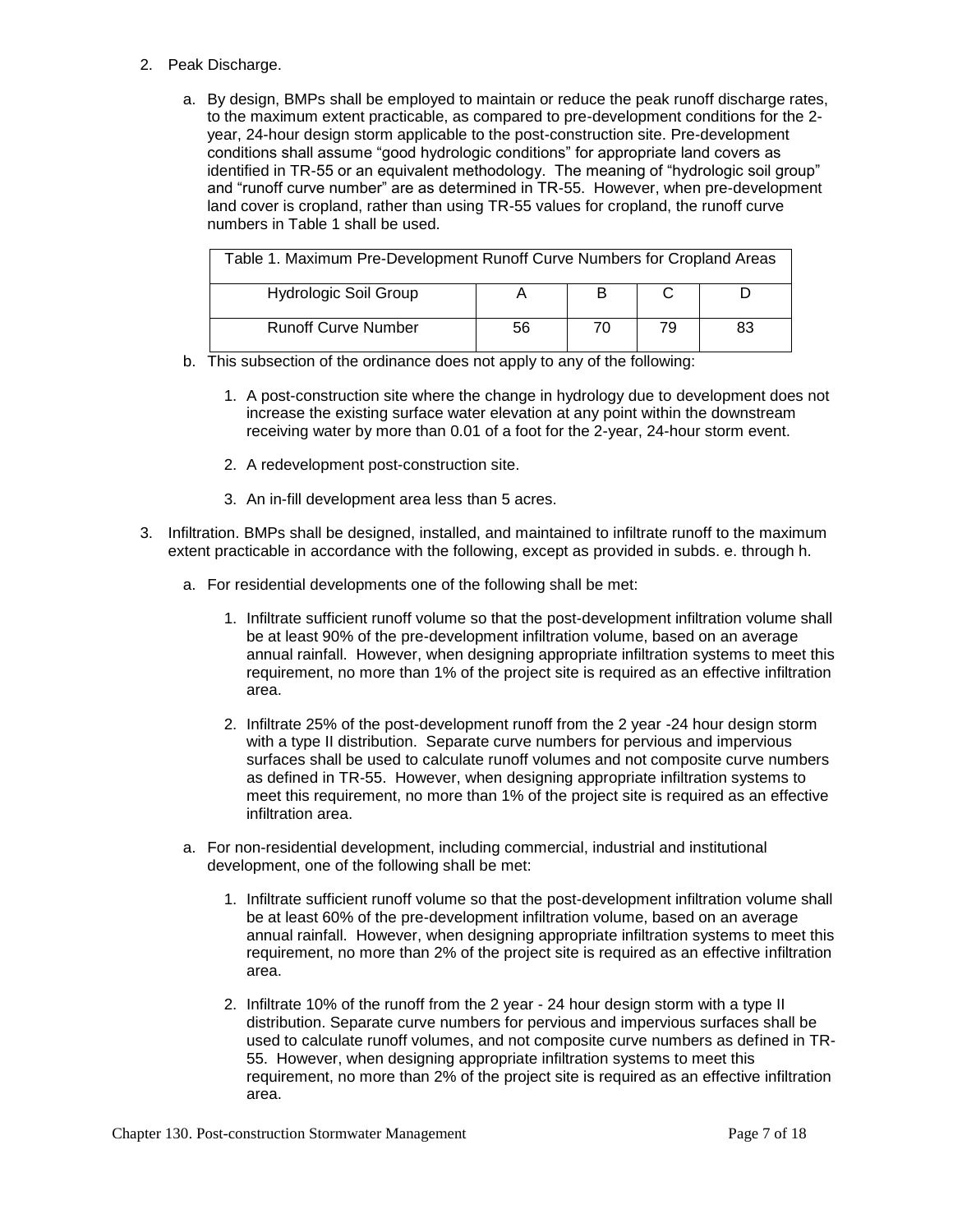- b. Pre-development condition shall be the same as in par.2.
- c. Before infiltrating runoff, pretreatment shall be required for parking lot runoff and for runoff from new road construction in commercial, industrial and institutional areas that will enter an infiltration system. The pretreatment shall be designed to protect the infiltration system from clogging prior to scheduled maintenance and to protect groundwater quality in accordance with subd. h. Pretreatment options may include, but are not limited to, oil/grease separation, sedimentation, biofiltration, filtration, swales or filter strips.
- d. Non-qualifying runoff. Runoff from the following areas does not qualify as contributing to meeting the requirements of this paragraph:
	- 1. Areas associated with tier 1 industrial facilities identified in s. NR 216.21(2)(a), Wis. Adm. Code, including storage, loading, rooftop and parking.
	- 2. Storage and loading areas of tier 2 industrial facilities identified in NR 216.21(2)(b), Wis. Adm. Code
	- 3. Fueling and vehicle maintenance areas.
	- 4. Areas within 1000 feet upgradient or within 100 feet downgradient of karst features.
	- 5. Areas with less than 3 feet separation distance from the bottom of the infiltration system to the elevation of seasonal high groundwater or the top of bedrock, except this subd. 5.e. does not prohibit infiltration of roof runoff.
	- 6. Areas with runoff from industrial, commercial and institutional parking lots and roads and residential arterial roads with less than 5 feet separation distance from the bottom of the infiltration system to the elevation of seasonal high groundwater or the top of bedrock.
	- 7. Areas within 400 feet of a community water system well as specified in s. NR 811.16(4), Wis. Adm. Code, or within 100 feet of a private well as specified in s. NR 812.08(4), Wis. Adm. Code, for runoff infiltrated from commercial, industrial and institutional land uses or regional devices for residential development.
	- 8. Areas where contaminants of concern, as defined in s. NR 720.03(2), Wis. Adm. Code are present in the soil through which infiltration will occur.
	- 9. Any area where the soil does not exhibit one of the following soil characteristics between the bottom of the infiltration system and the seasonal high groundwater and top of bedrock: at least a 3-foot soil layer with 20% fines or greater; or at least a 5-foot soil layer with 10% fines or greater. This does not apply where the soil medium within the infiltration system provides an equivalent level of protection. This subd. D.9. does not prohibit infiltration of roof runoff.
- e. Exemptions. The following are not required to meet the requirements of this paragraph:
	- 1. Areas where the infiltration rate of the soil is less than 0.6 inches/hour measured at the site.
	- 2. Parking areas and access roads less than 5,000 square feet for commercial and industrial development.
	- 3. Redevelopment post-construction sites.
	- 4. In-fill development areas less than 5 acres.
	- 5. Infiltration areas during periods when the soil on the site is frozen.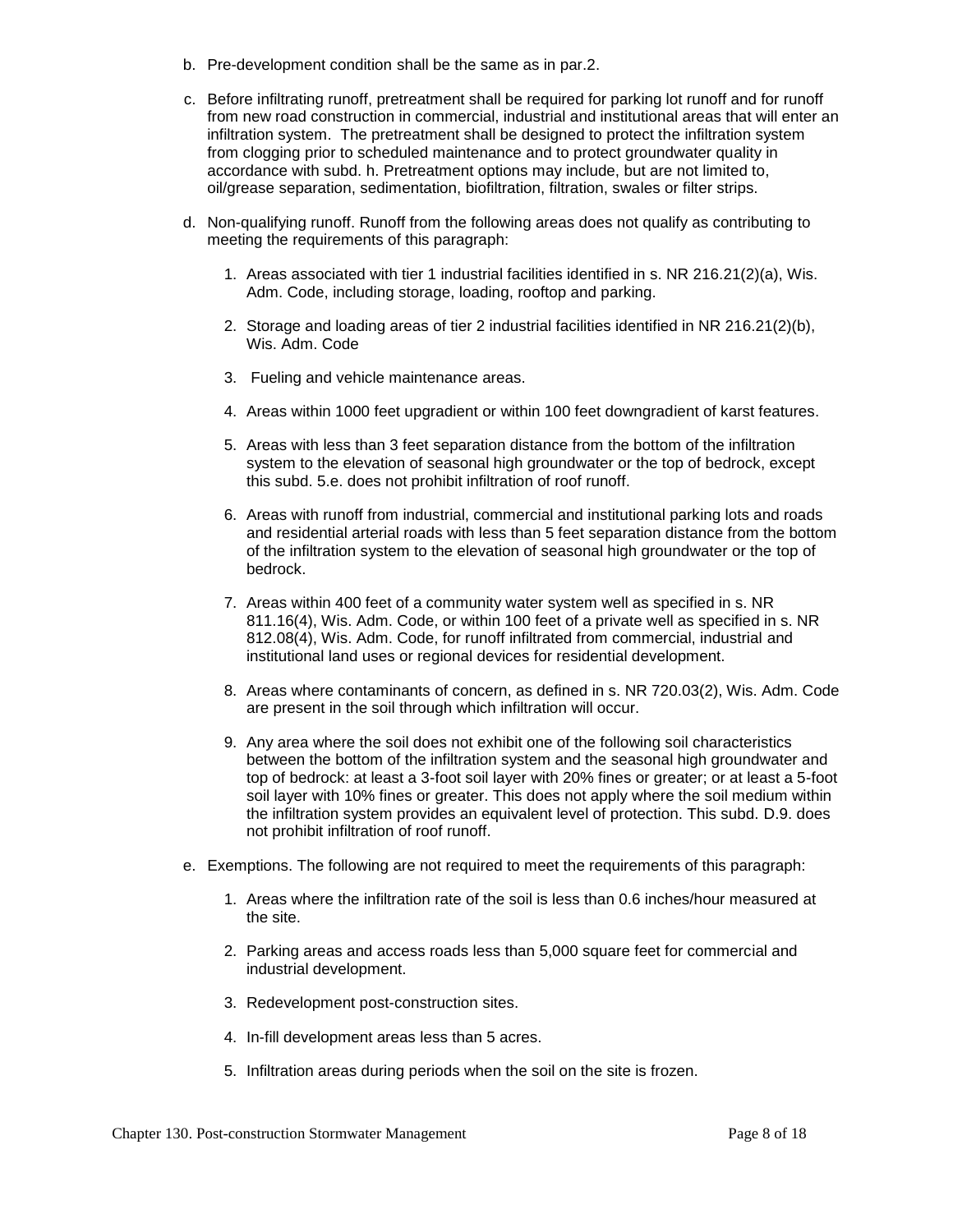- 6. Roads in commercial, industrial and institutional land uses, and arterial residential roads.
- 7. Where alternate uses of runoff are employed, such as for toilet flushing, laundry or irrigation, such alternate use shall be given equal credit toward the infiltration volume required by this paragraph.
- f. Infiltration systems designed in accordance with this paragraph shall, to the extent technically and economically feasible, minimize the level of pollutants infiltrating to groundwater and shall maintain compliance with the preventive action limit at a point of standards application in accordance with ch. NR 140, Wis. Adm. Code. However, if site specific information indicates that compliance with a preventive action limit is not achievable, the infiltration BMP may not be installed or shall be modified to prevent infiltration to the maximum extent practicable.
- g. Notwithstanding subd. par. f., the discharge from BMPs shall remain below the enforcement standard at the point of standards application.
- 4. Protective Areas.
	- a. "Protective area" means an area of land that commences at the top of the channel of lakes, streams and rivers, or at the delineated boundary of wetlands, and that is the greatest of the following widths, as measured horizontally from the top of the channel or delineated wetland boundary to the closest impervious surface. However, in this paragraph, "protective area" does not include any area of land adjacent to any stream enclosed within a pipe or culvert, such that runoff cannot enter the enclosure at this location.
		- 1. For outstanding resource waters and exceptional resource waters, and for wetlands in areas of special natural resource interest as specified in s. NR 103.04, 75 feet.
		- 2. For perennial and intermittent streams identified on a United States geological survey 7.5-minute series topographic map, or a county soil survey map, whichever is more current, 50 feet.
		- 3. For lakes, 50 feet.
		- 4. For highly susceptible wetlands, 50 feet. Highly susceptible wetlands include the following types: fens, sedge meadows, bogs, low prairies, conifer swamps, shrub swamps, other forested wetlands, fresh wet meadows, shallow marshes, deep marshes and seasonally flooded basins. Wetland boundary delineations shall be made in accordance with s. NR 103.08(1m). This paragraph does not apply to wetlands that have been completely filled in accordance with all applicable state and federal regulations. The protective area for wetlands that have been partially filled in accordance with all applicable state and federal regulations shall be measured from the wetland boundary delineation after fill has been placed.
		- 5. For less susceptible wetlands, 10 percent of the average wetland width, but no less than 10 feet nor more than 30 feet. Less susceptible wetlands include degraded wetlands dominated by invasive species such as reed canary grass.
		- 6. In subd. a.1., 4. and 5., determinations of the extent of the protective area adjacent to wetlands shall be made on the basis of the sensitivity and runoff susceptibility of the wetland in accordance with the standards and criteria in s. NR 103.03.
		- 7. For concentrated flow channels with drainage areas greater than 130 acres, 10 feet.
	- b. This paragraph applies to post-construction sites located within a protective area, except those areas exempted pursuant to subd. D.
	- c. The following requirements shall be met: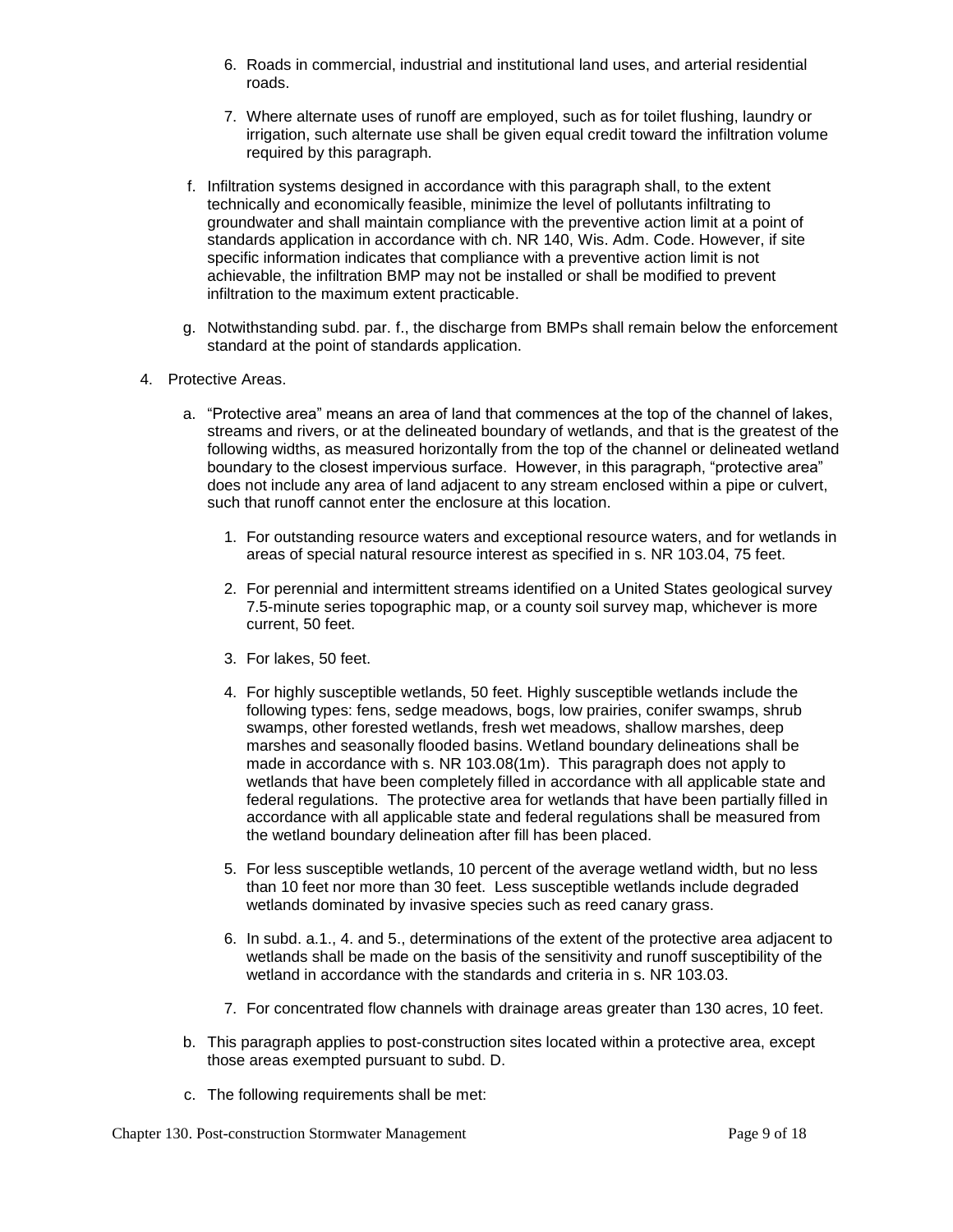- 1. Impervious surfaces shall be kept out of the protective area. The stormwater management plan shall contain a written site-specific explanation for any parts of the protective area that are disturbed during construction.
- 2. Where land disturbing construction activity occurs within a protective area, and where no impervious surface is present, adequate sod or self-sustaining vegetative cover of 70% or greater shall be established and maintained. The adequate sod or selfsustaining vegetative cover shall be sufficient to provide for bank stability, maintenance of fish habitat and filtering of pollutants from upslope overland flow areas under sheet flow conditions. Non-vegetative materials, such as rock riprap, may be employed on the bank as necessary to prevent erosion, such as on steep slopes or where high velocity flows occur.
- 3. Best management practices such as filter strips, swales, or wet detention basins that are designed to control pollutants from non-point sources may be located in the protective area.
- d. This paragraph does not apply to:
	- 1. Redevelopment post-construction sites.
	- 2. In-fill development areas less than 5 acres.
	- 3. Structures that cross or access surface waters such as boat landings, bridges and culverts.
	- 4. Structures constructed in accordance with s. 59.692(1v), Wis. Stats.
	- 5. Post-construction sites from which runoff does not enter the surface water, except to the extent that vegetative ground cover is necessary to maintain bank stability.
- 5. Fueling and Vehicle Maintenance Areas. Fueling and vehicle maintenance areas shall, to the maximum extent practicable, have BMPs designed, installed and maintained to reduce petroleum within runoff, such that the runoff that enters waters of the state contains no visible petroleum sheen.
- 6. Swale Treatment for Transportation Facilities
	- a. Applicability. Except as provided in subd. b., transportation facilities that use swales for runoff conveyance and pollutant removal meet all of the requirements of this section, if the swales are designed to the maximum extent practicable to do all of the following:
		- 1. Be vegetated. However, where appropriate, non-vegetative measures may be employed to prevent erosion or provide for runoff treatment, such as rock riprap stabilization or check dams.
		- 2. Carry runoff through a swale for 200 feet or more in length that is designed with a flow velocity no greater than 1.5 feet per second for the peak flow generated using either a 2-year, 24-hour design storm or a 2-year storm with a duration equal to the time of concentration as appropriate. If a swale of 200 feet in length cannot be designed with a flow velocity of 1.5 feet per second or less, then the flow velocity shall be reduced to the maximum extent practicable.
	- b. Exemptions. The Village of Oliver may, consistent with water quality standards, require other provisions of this section be met on a transportation facility with an average daily travel of vehicles greater than 2500 and where the initial surface water of the state that the runoff directly enters is any of the following:
		- 1. An outstanding resource water.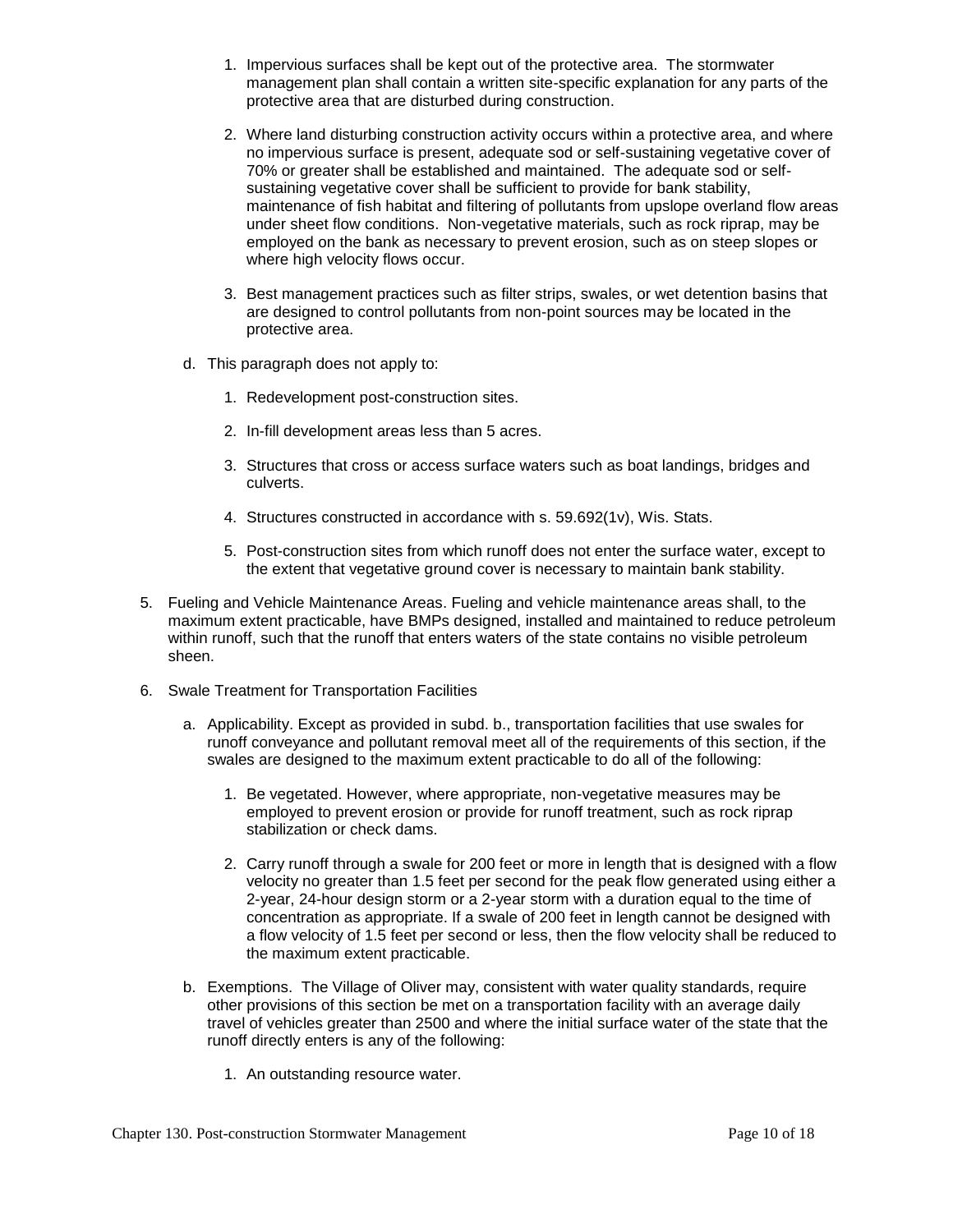- 2. An exceptional resource water.
- 3. Waters listed in s. 303(d) of the federal clean water act that are identified as impaired in whole or in part, due to nonpoint source impacts.
- 4. Waters where targeted performance standards are developed under s. NR 151.004, Wis. Adm. Code, to meet water quality standards.
- D. General Considerations for On-site and Off-site Storm Water Management Measures. The following considerations shall be observed in managing runoff:
	- 1. Natural topography and land cover features such as natural swales, natural depressions, native soil infiltrating capacity, and natural groundwater recharge areas shall be preserved and used, to the extent possible, to meet the requirements of this section.
	- 2. Emergency overland flow for all stormwater facilities shall be provided to prevent exceeding the safe capacity of downstream drainage facilities and prevent endangerment of downstream property or public safety.
- E. Location and Regional Treatment Option.
	- 1. The BMPs may be located on-site or off-site as part of a regional stormwater device, practice or system.
	- 2. Post-construction runoff within a non-navigable surface water that flows into a BMP, such as a wet detention pond, is not required to meet the performance standards of this ordinance. Permanent post-construction BMPs, such as riprap, stilling basins, erosion control mat, etc. may be located in non-navigable surface waters.
	- 3. Except as allowed under par. 4, post-construction runoff from new development shall meet the post-construction performance standards prior to entering a navigable surface water.
	- 4. Post-construction runoff from any development within a navigable surface water that flows into a BMP is not required to meet the performance standards of this ordinance if:
		- a. The BMP was constructed prior to the effective date of this ordinance and the BMP either received a permit issued under ch. 30, Stats., or the BMP did not require a ch. 30, Wis. Stats., permit; and
		- b. The BMP is designed to provide runoff treatment from future upland development.
	- 5. Runoff from existing development, redevelopment and in-fill areas shall meet the postconstruction performance standards in accordance with this paragraph.
		- a. To the maximum extent practicable, BMPs shall be located to treat runoff prior to discharge to navigable surface waters.
		- b. Post-construction BMPs for such runoff may be located in a navigable surface water if allowable under all other applicable federal, state and local regulations such as ch. NR 103, Wis. Adm. Code and ch. 30, Wis. Stats.
	- 6. The discharge of runoff from a BMP, such as a wet detention pond, or after a series of such BMPs is subject to this chapter.
	- 7. The Village Board may approve off-site management measures provided that all of the following conditions are met:
		- a. The Village Board or their designated representative determines that the post-construction runoff is covered by a stormwater management system plan that is approved by the Village of Oliver and that contains management requirements consistent with the purpose and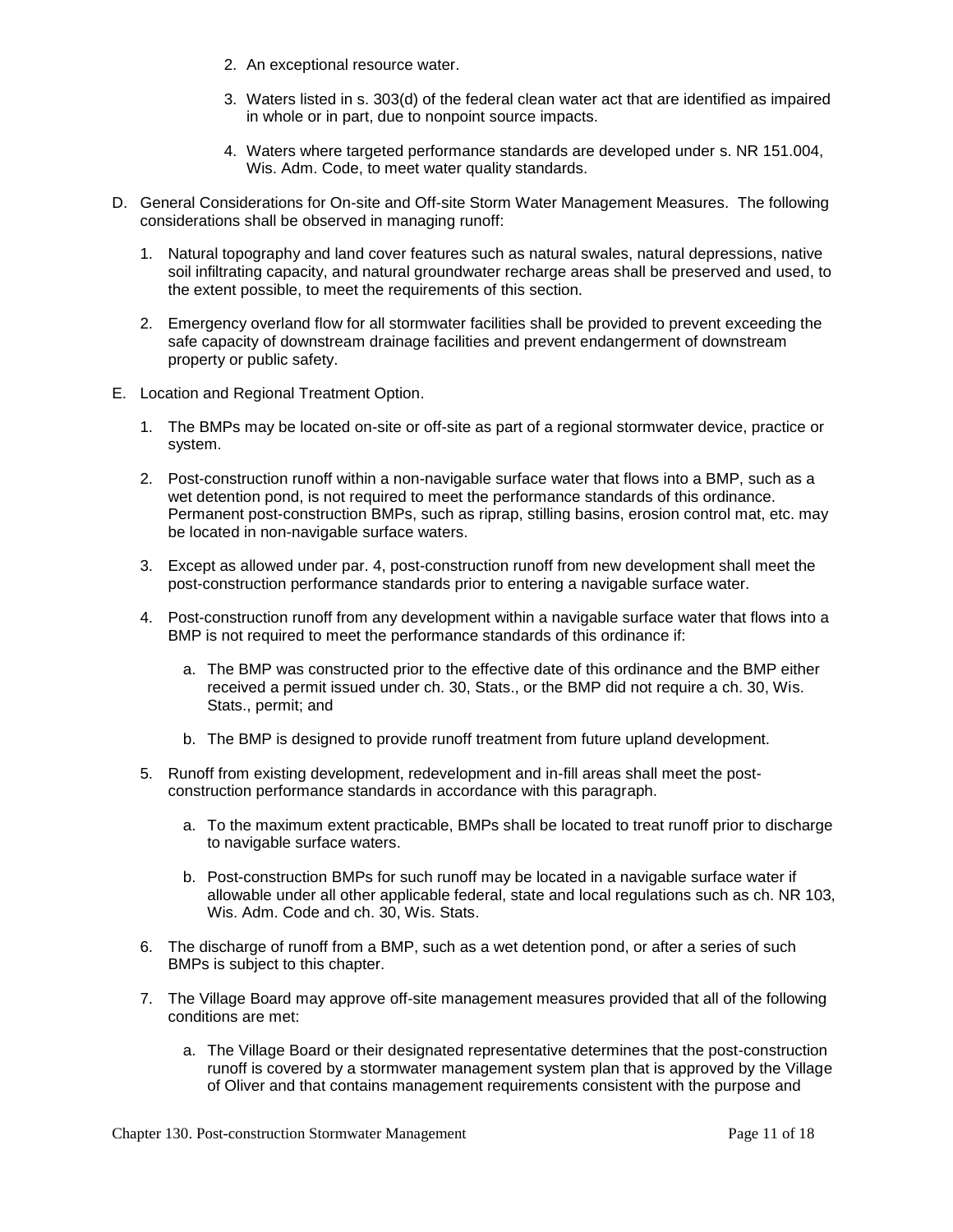intent of this ordinance.

- b. The off-site facility meets all of the following conditions:
	- 1. The facility is in place.
	- 2. The facility is designed and adequately sized to provide a level of stormwater control equal to or greater than that which would be afforded by on-site practices meeting the performance standards of this ordinance.
	- 3. The facility has a legally obligated entity responsible for its long-term operation and maintenance.
- c. Where a regional treatment option exists such that the Village Board exempts the applicant from all or part of the minimum on-site stormwater management requirements, the applicant shall be required to pay a fee in an amount determined in negotiation with the Village Board. In determining the fee for post-construction runoff, the Village Board shall consider an equitable distribution of the cost for land, engineering design, construction, and maintenance of the regional treatment option.
- 8. Alternate Requirements. The Village Board may establish stormwater management requirements more stringent than those set forth in this section if the Village of Oliver determines that an added level of protection is needed to protect sensitive resources.

### **Section 8. Permitting Requirements, Procedures and Fees**

- A. Permit Required. No responsible party may undertake a land disturbing construction activity without receiving a post-construction runoff permit from the Village Board prior to commencing the proposed activity.
- B. Permit Application and Fees. Unless specifically excluded by this ordinance, any responsible party desiring a permit shall submit to the Village Board a permit application made on a form provided by the Village of Oliver for that purpose.
	- 1. Unless otherwise accepted by this ordinance, a permit application must be accompanied by a stormwater management plan, a maintenance agreement and a non-refundable permit administration fee.
	- 2. The stormwater management plan shall be prepared to meet the requirements of Sections 7 and 9, the maintenance agreement shall be prepared to meet the requirements of Section 10, the financial guarantee shall meet the requirements of Section 11, and fees shall be those established by the Village Board as set forth in Section 12.
- C. Review and Approval of Permit Application. The Village Board shall review any permit application that is submitted with a stormwater management plan, maintenance agreement, and the required fee. The following approval procedure shall be used:
	- 1. Within 30 business days of the receipt of a complete permit application, including all items as required by sub. (2), the Village Board shall inform the applicant whether the application, plan and maintenance agreement are approved or disapproved based on the requirements of this ordinance.
	- 2. If the stormwater permit application, plan and maintenance agreement are approved, or if an agreed upon payment of fees in lieu of stormwater management practices is made, the Village Board shall issue the permit.
	- 3. If the stormwater permit application, plan or maintenance agreement is disapproved, the Village Board shall detail in writing the reasons for disapproval.
	- 4. The Village Board may request additional information from the applicant. If additional information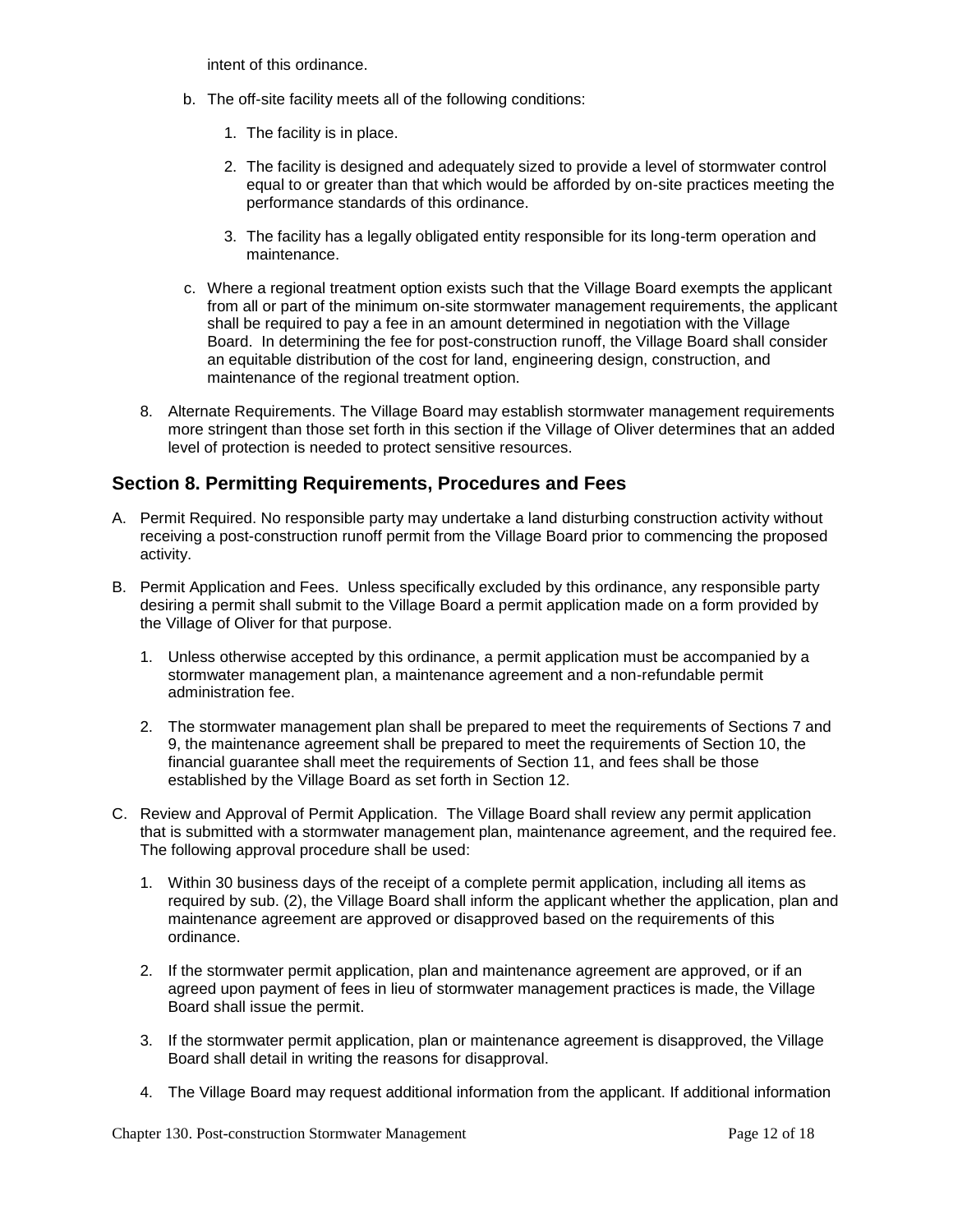is submitted, the Village Board shall have 20 business days from the date that all of the additional information is received to inform the applicant that the plan and maintenance agreement are either approved or disapproved.

- 5. Failure by the Village Board to inform the permit applicant of a decision within 30 business days of a required submittal shall be deemed to mean approval of the submittal and the applicant may proceed as if a permit had been issued.
- D. Permit Requirements. All permits issued under this ordinance shall be subject to the following conditions, and holders of permits issued under this ordinance shall be deemed to have accepted these conditions. The Village Board may suspend or revoke a permit for violation of a permit condition, following written notification of the responsible party. An action by the Village Board to suspend or revoke this permit may be appealed in accordance with Section 14.
	- 1. Compliance with this permit does not relieve the responsible party of the responsibility to comply with other applicable federal, state, and local laws and regulations.
	- 2. The responsible party shall design and install all structural and non-structural stormwater management measures in accordance with the approved stormwater management plan and this permit.
	- 3. The responsible party shall notify the Village Board at least 5 business days before commencing any work in conjunction with the stormwater management plan, and within 5 business days upon completion of the stormwater management practices. If required as a special condition under sub. E, the responsible party shall make additional notification according to a schedule set forth by the Village Board so that practice installations can be inspected during construction.
	- 4. Practice installations required as part of this ordinance shall be certified "as built" by a licensed professional engineer. Completed stormwater management practices must pass a final inspection by the Village Board or its designee to determine if they are in accordance with the approved stormwater management plan and ordinance. The Village Board or its designee shall notify the responsible party in writing of any changes required in such practices to bring them into compliance with the conditions of this permit.
	- 5. The responsible party shall notify the Village Board of any significant modifications it intends to make to an approved stormwater management plan. The Village Board may require that the proposed modifications be submitted to it for approval prior to incorporation into the stormwater management plan and execution by the responsible party.
	- 6. The responsible party shall maintain all stormwater management practices in accordance with the stormwater management plan until the practices either become the responsibility of the Village Board, or are transferred to subsequent private owners as specified in the approved maintenance agreement, that is included in the stormwater management plan.
	- 7. The responsible party authorizes the Village Board to perform any work or operations necessary to bring stormwater management measures into conformance with the approved stormwater management plan, and consents to a special assessment or charge against the property as authorized under subch. VII of ch. 66, Wis. Stats., or to charging such costs against the financial guarantee posted under Section 11.
	- 8. If so directed by the Village Board, the responsible party shall repair at the responsible party's own expense all damage to adjoining municipal facilities and drainage ways caused by runoff, where such damage is caused by activities that are not in compliance with the approved stormwater management plan.
	- 9. The responsible party shall permit property access to the Village Board or its designee for the purpose of inspecting the property for compliance with the approved stormwater management plan and this permit.
	- 10. Where site development or redevelopment involves changes in direction, increases in peak rate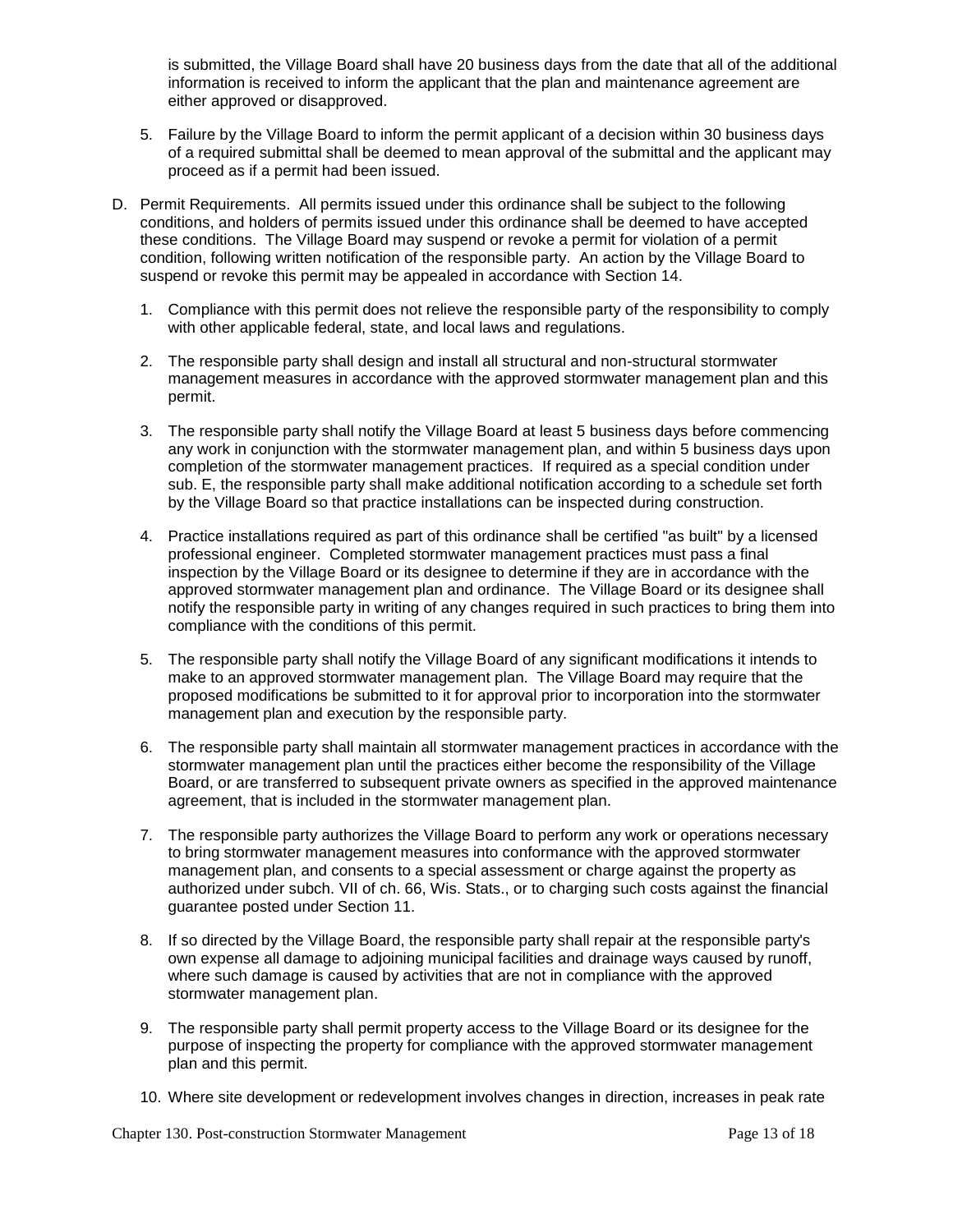and/or total volume of runoff from a site, the Village of Oliver or authorized agent may require the responsible party to make appropriate legal arrangements with affected property owners concerning the prevention of endangerment to property or public safety.

- 11. The responsible party is subject to the enforcement actions and penalties detailed in Section13, if the responsible party fails to comply with the terms of this permit.
- E. Permit Conditions. Permits issued under this subsection may include conditions established by Village Board in addition to the requirements needed to meet the performance standards in Section 7 or a financial guarantee as provided for in Section 11.
- F. Permit Duration. Permits issued under this section shall be valid from the date of issuance through the date the Village Board notifies the responsible party that all stormwater management practices have passed the final inspection required under sub. D.4.

### **Section 9. Storm Water Management Plan**

- A. Plan Requirements. The stormwater management plan required under Section 8.B shall contain at a minimum the following information:
	- 1. Name, address, and telephone number for the following or their designees: landowner; developer; project engineer for practice design and certification; person(s) responsible for installation of stormwater management practices; and person(s) responsible for maintenance of stormwater management practices prior to the transfer, if any, of maintenance responsibility to another party.
	- 2. A proper legal description of the property proposed to be developed, referenced to the U.S. Public Land Survey system or to block and lot numbers within a recorded land subdivision plat.
	- 3. Pre-development site conditions, including:
		- a. One or more site maps at a scale of not less than 1 inch equals 100 feet. The site maps shall show the following: site location and legal property description; predominant soil types and hydrologic soil groups; existing cover type and condition; topographic contours of the site at a scale not to exceed 2 feet; topography and drainage network including enough of the contiguous properties to show runoff patterns onto, through, and from the site; watercourses that may affect or be affected by runoff from the site; flow path and direction for all stormwater conveyance sections; watershed boundaries used in hydrology determinations to show compliance with performance standards; lakes, streams, wetlands, channels, ditches, and other watercourses on and within 500 feet of the site; limits of the 100 year floodplain; location of wells and wellhead protection areas covering the project area and delineated pursuant to s. NR 811.16, Wis. Adm. Code.
		- b. Hydrology and pollutant loading computations as needed to show compliance with performance standards. All major assumptions used in developing input parameters shall be clearly stated. The geographic areas used in making the calculations shall be clearly cross-referenced to the required map(s).
		- c. Post-development site conditions, including:
			- 1. Explanation of the provisions to preserve and use natural topography and land cover features to minimize changes in peak flow runoff rates and volumes to surface waters and wetlands.
			- 2. Explanation of any restrictions on stormwater management measures in the development area imposed by wellhead protection plans and ordinances.
			- 3. One or more site maps at a scale of not less than 1 inch equals 100 feet showing the following: post-construction pervious areas including vegetative cover type and condition; impervious surfaces including all buildings, structures, and pavement; post-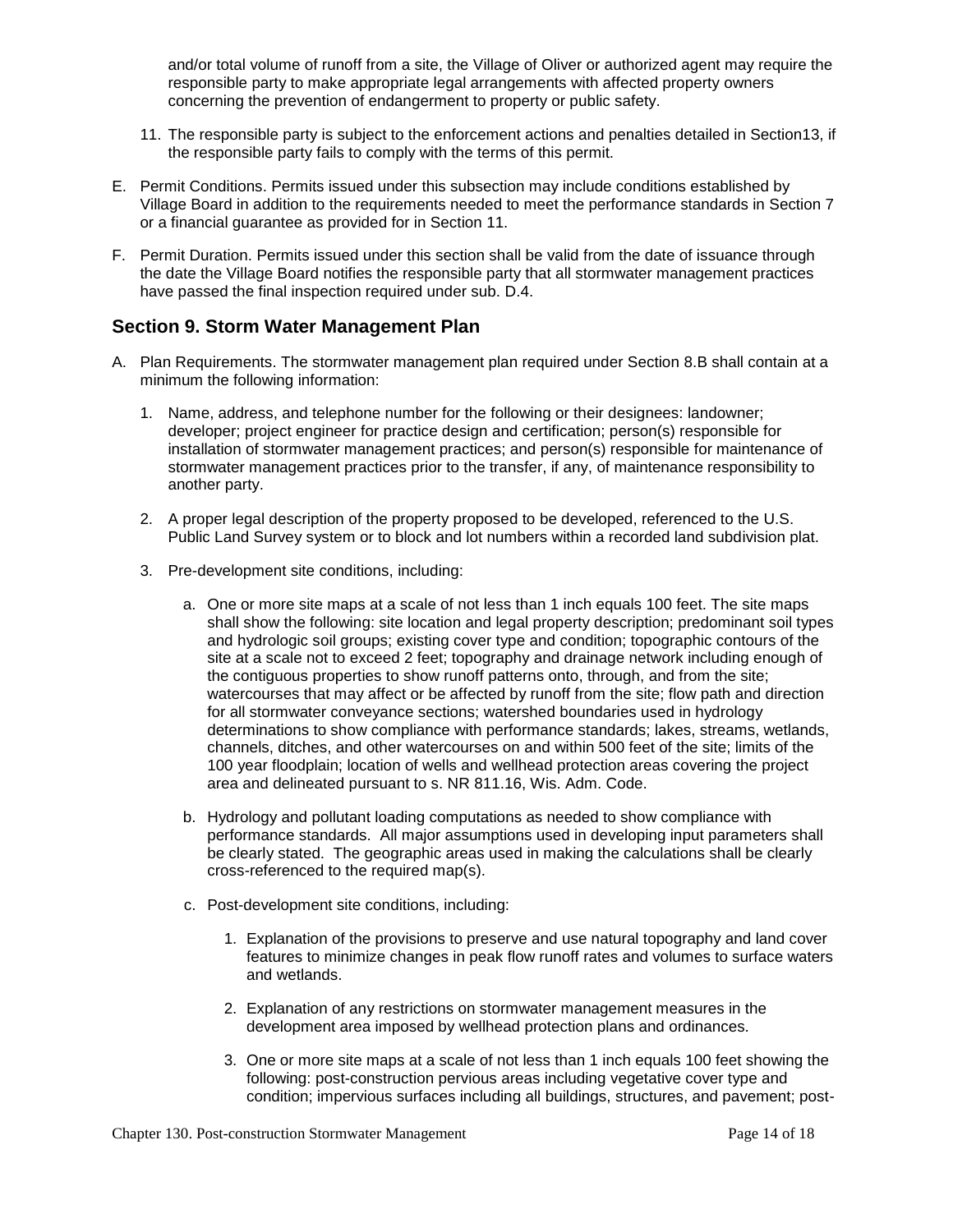construction topographic contours of the site at a scale not to exceed 2 feet; postconstruction drainage network including enough of the contiguous properties to show runoff patterns onto, through, and from the site; locations and dimensions of drainage easements; locations of maintenance easements specified in the maintenance agreement; flow path and direction for all stormwater conveyance sections; location and type of all stormwater management conveyance and treatment practices, including the on-site and off-site tributary drainage area; location and type of conveyance system that will carry runoff from the drainage and treatment practices to the nearest adequate outlet such as a curbed street, storm drain, or natural drainage way; watershed boundaries used in hydrology and pollutant loading calculations and any changes to lakes, streams, wetlands, channels, ditches, and other watercourses on and within 500 feet of the site.

- 4. Hydrology and pollutant loading computations as needed to show compliance with performance standards. The computations shall be made for each discharge point in the development, and the geographic areas used in making the calculations shall be clearly cross-referenced to the required map(s).
- 5. Results of investigations of soils and groundwater required for the placement and design of stormwater management measures. Detailed drawings including crosssections and profiles of all permanent stormwater conveyance and treatment practices.
- d. A description and installation schedule for the stormwater management practices needed to meet the performance standards in Section 7.
- e. A maintenance plan developed for the life of each stormwater management practice including the required maintenance activities and maintenance activity schedule.
- f. Cost estimates for the construction, operation, and maintenance of each stormwater management practice.
- g. Other information requested in writing by the Village Board to determine compliance of the proposed stormwater management measures with the provisions of this ordinance.
- h. All site investigations, plans, designs, computations, and drawings shall be certified by a licensed professional engineer to be prepared in accordance with accepted engineering practice and requirements of this ordinance.
- B. Alternate Requirements. The Village Board may prescribe alternative submittal requirements for applicants seeking an exemption to on-site stormwater management performance standards under Section 7.E.

#### **Section 10. Maintenance Agreement**

- A. Maintenance Agreement Required. The maintenance agreement required under Section 8.B for stormwater management practices shall be an agreement between the Village Board and the responsible party to provide for maintenance of stormwater practices beyond the duration period of this permit. The maintenance agreement shall be filed with the County Register of Deeds as a property deed restriction so that it is binding upon all subsequent owners of the land served by the stormwater management practices.
- B. Agreement Provisions. The maintenance agreement shall contain the following information and provisions and be consistent with the maintenance plan required by Section 9.A.6:
	- 1. Identification of the stormwater facilities and designation of the drainage area served by the facilities.
	- 2. A schedule for regular maintenance of each aspect of the stormwater management system consistent with the stormwater management plan required under Section 8.B.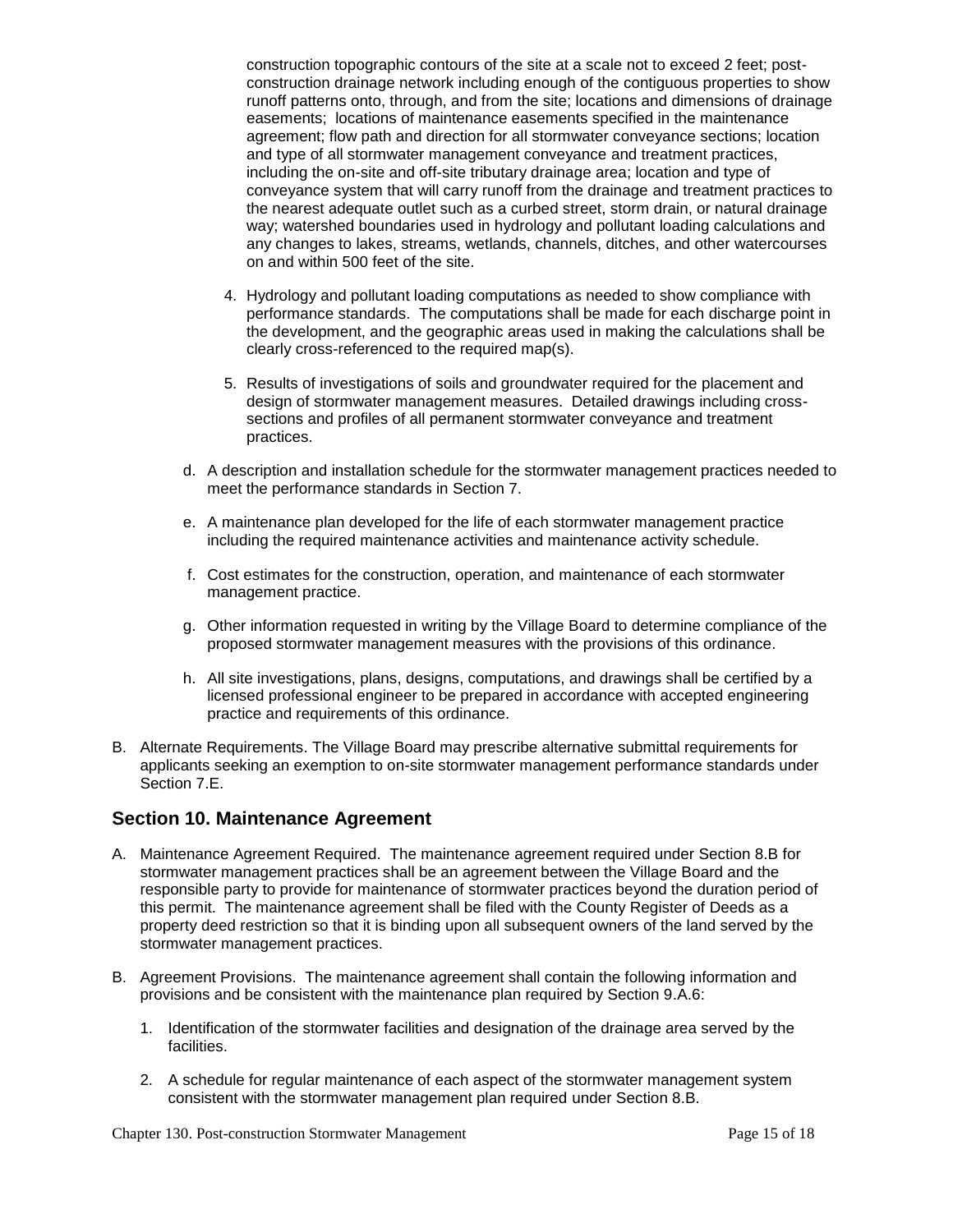- 3. Identification of the responsible party(s), organization or city, county, town or village responsible for long term maintenance of the stormwater management practices identified in the stormwater management plan required under Section 8.B.
- 4. Requirement that the responsible party(s), organization, or city, county, town or village shall maintain stormwater management practices in accordance with the schedule included in par. (2).
- 5. Authorization for the Village Board to access the property to conduct inspections of stormwater management practices as necessary to ascertain that the practices are being maintained and operated in accordance with the agreement.
- 6. A requirement on the Village Board to maintain public records of the results of the site inspections, to inform the responsible party responsible for maintenance of the inspection results, and to specifically indicate any corrective actions required to bring the stormwater management practice into proper working condition.
- 7. Agreement that the party designated under par. (c), as responsible for long- term maintenance of the stormwater management practices, shall be notified by the Village Board of maintenance problems which require correction. The specified corrective actions shall be undertaken within a reasonable time frame as set by the Village Board.
- 8. Authorization of the Village Board to perform the corrected actions identified in the inspection report if the responsible party designated under par. (3) does not make the required corrections in the specified time period. The Village Board shall enter the amount due on the tax rolls and collect the money as a special charge against the property pursuant to subch. VII of ch. 66, Wis. Stats.

# **Section 11. Financial Guarantee**

- A. Establishment of the Guarantee. The Village Board may require the submittal of a financial guarantee, the form and type of which shall be acceptable to the Village Board. The financial guarantee shall be in an amount determined by the Village Board to be the estimated for the cost of construction and the estimated cost of maintenance of the stormwater management practices during the period which the designated party in the maintenance agreement has maintenance responsibility. The financial guarantee shall give the Village Board the authorization to use the funds to complete the stormwater management practices if the responsible party defaults or does not properly implement the approved stormwater management plan, upon written notice to the responsible party by the Village Board that the requirements of this ordinance have not been met.
- B. Conditions for Release. Conditions for the release of the financial guarantee are as follows:
	- 1. The Village Board shall release the portion of the financial guarantee established under this section, less any costs incurred by the Village Board to complete installation of practices, upon submission of "as-built plans" by a licensed professional engineer. The Village Board may make provisions for a partial pro-rata release of the financial guarantee based on the completion of various development stages.
	- 2. The Village Board shall release the portion of the financial guarantee established under this section to assure maintenance of stormwater practices, less any costs incurred by the Village Board, at such time that the responsibility for practice maintenance is passed on to another entity via an approved maintenance agreement

### **Section 12. Fee Schedule**

The fees referred to in other sections of this ordinance shall be established by the Village Board and may from time to time be modified by resolution. A schedule of the fees established by the Village Board shall be available for review in Village Offices. Fees for the review of Stormwater Management Plans will be the actual costs incurred by the Village for their engineer to review the plans.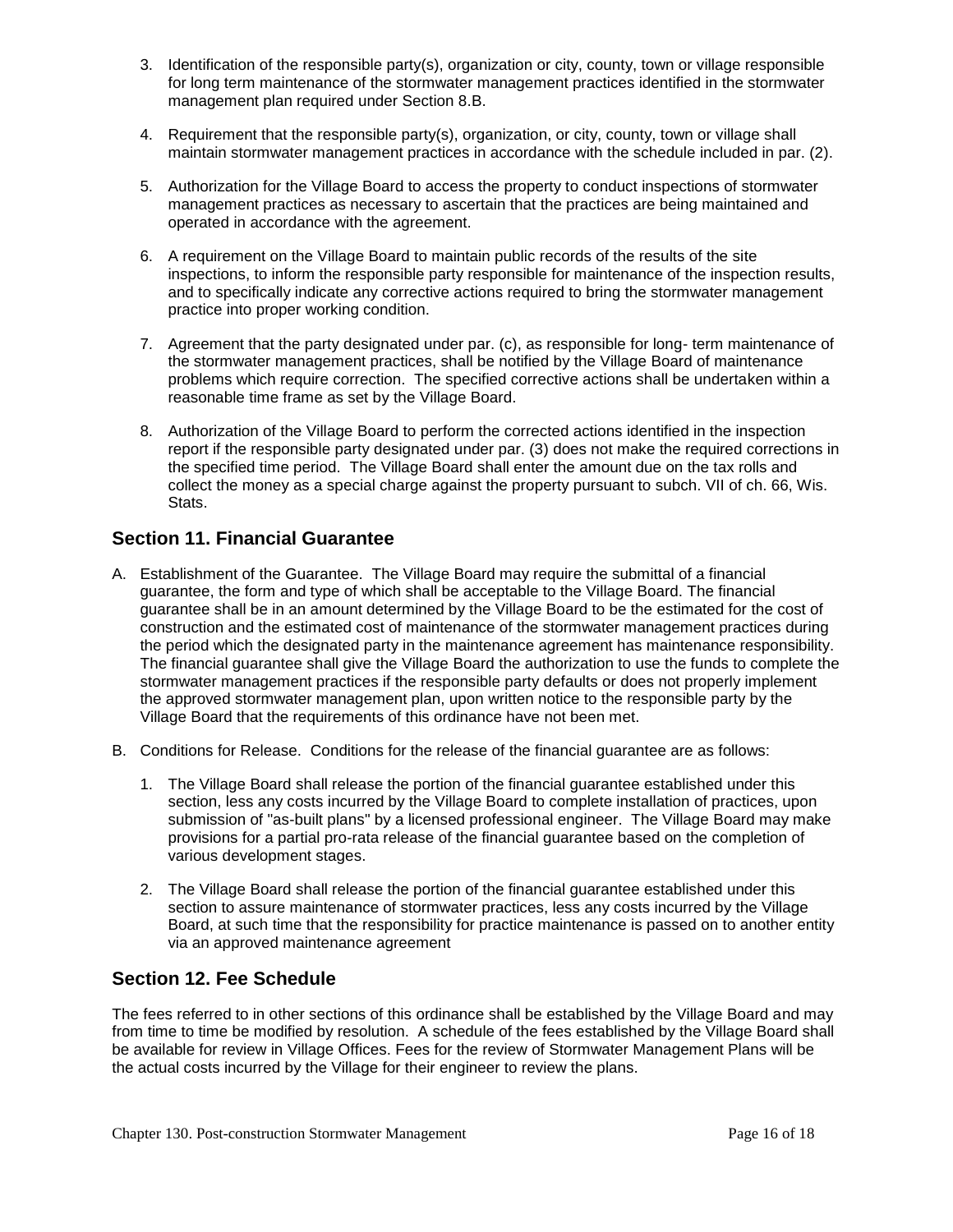# **Section 13. Enforcement**

- A. Any land-disturbing construction activity or post-construction runoff initiated after the effective date of this ordinance by any person, firm, association, or corporation subject to the ordinance provisions shall be deemed a violation unless conducted in accordance with the requirements of this ordinance.
- B. The Village Board shall notify the responsible party by certified mail of any noncomplying land disturbing construction activity or post-construction runoff. The notice shall describe the nature of the violation, remedial actions needed, a schedule for remedial action, and additional enforcement action which may be taken.
- C. Upon receipt of written notification from the Village Board under sub. B, the responsible party shall correct work that does not comply with the stormwater management plan or other provisions of this permit. The responsible party shall make corrections as necessary to meet the specifications and schedule set forth by the Village Board in the notice.
- D. If the violations to a permit issued pursuant to this ordinance are likely to result in damage to properties, public facilities, or waters of the state, the Village Board or authorized agent may enter the land and take emergency actions necessary to prevent such damage. The costs incurred by the Village Board plus interest and legal costs shall be billed to the responsible party.
- E. The Village Board is authorized to post a stop work order on all land disturbing construction activity that is in violation of this ordinance, or to request the municipal attorney, obtain a cease and desist order in any court with jurisdiction.
- F. The Village Board may revoke a permit issued under this ordinance for non-compliance with ordinance provisions.
- G. Any permit revocation, stop work order, or cease and desist order shall remain in effect unless retracted by the Village Board or by a court with jurisdiction.
- H. The Village Board is authorized to refer any violation of this ordinance, or of a stop work order or cease and desist order issued pursuant to this ordinance, to the municipal attorney for the commencement of further legal proceedings in any court with jurisdiction.
- I. Any person, firm, association, or corporation who does not comply with the provisions of this ordinance shall be subject to a forfeiture of an amount set by resolution of the Village Board per offense, together with the costs of prosecution. Each day that the violation exists shall constitute a separate offense.
- J. Compliance with the provisions of this ordinance may also be enforced by injunction in any court with jurisdiction. It shall not be necessary to prosecute for forfeiture or a cease and desist order before resorting to injunctional proceedings.
- K. When the Village Board determines that the holder of a permit issued pursuant to this ordinance has failed to follow practices set forth in the stormwater management plan, or has failed to comply with schedules set forth in said stormwater management plan, the Village Board or a party designated by the Village Board may enter upon the land and perform the work or other operations necessary to bring the condition of said lands into conformance with requirements of the approved plan. The Village Board shall keep a detailed accounting of the costs and expenses of performing this work. These costs and expenses shall be deducted from any financial security posted pursuant to Section 11 of this ordinance. Where such a security has not been established, or where such a security is insufficient to cover these costs, the costs and expenses shall be entered on the tax roll as a special charge against the property and collected with any other taxes levied thereon for the year in which the work is completed.

# **Section 14. Appeals**

A. Zoning Board. The Zoning Board shall hear and decide appeals where it is alleged that there is error in any order, decision or determination made by the Village Board in administering this ordinance.